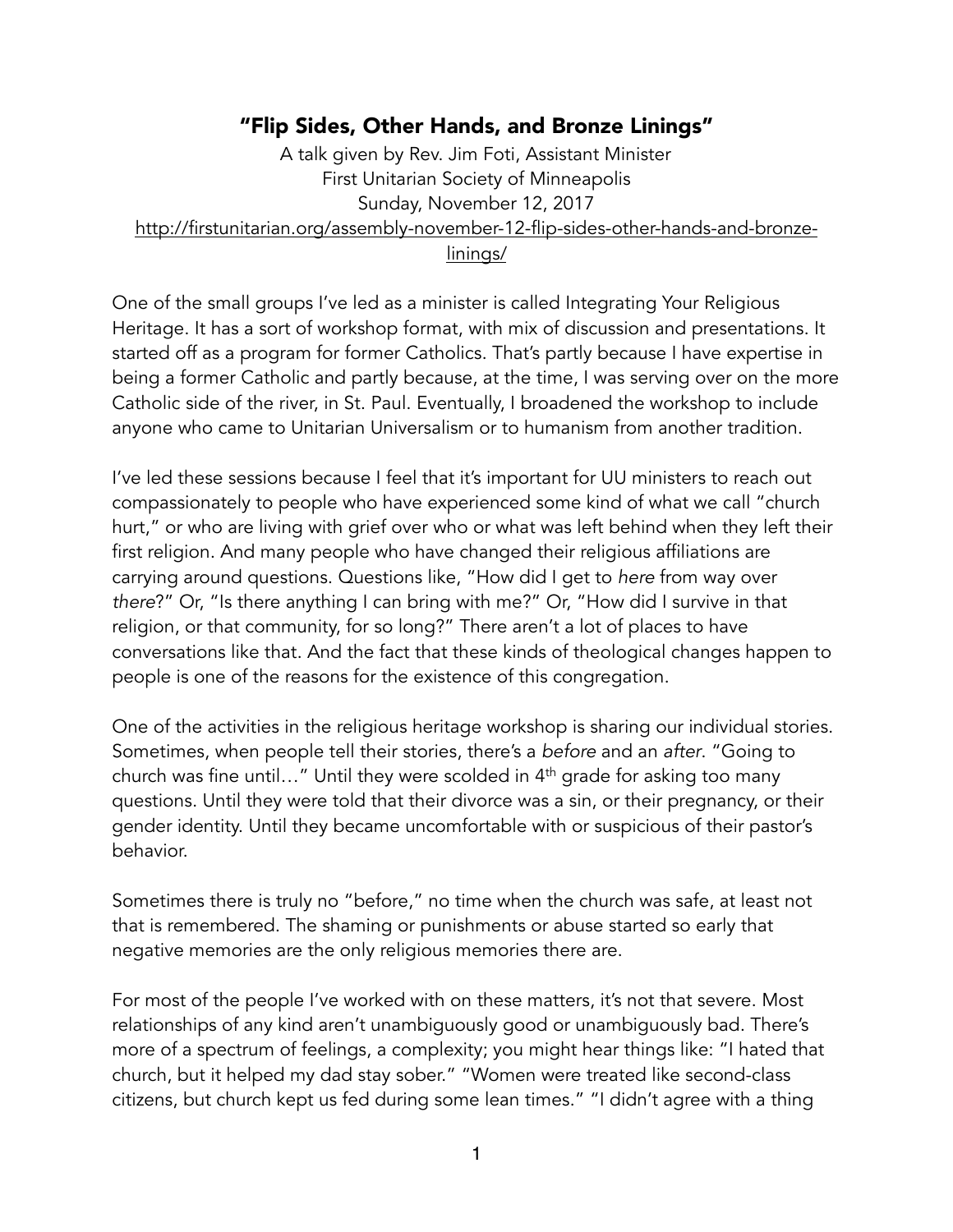our pastor said, but church is where I fell in love with singing." Glimmers of goodness or beauty, tainted but still recognizable.

These are the kinds of complexities I want to talk about today. Our theme this month is gratitude, and there are plenty of times, in our lives and in our world, when gratitude is hard or impossible to come by. Gratitude is often too strong a word to describe our reaction to the benefits that sometimes come along with hard times. A reluctant appreciation may be all that we can authentically muster. And with the one-year anniversary of a world-shaking election on our minds, it's a good time to count whatever blessings we can find, to look for linings that are probably less than silver. But perhaps, if we look hard enough, we might find a few we could call bronze.

This kind of gratitude, this task of finding a single rose amid a thicket of thorns, can be hard to talk about because of those very same religions that many of us came from. That's because those theologies or practices might glorify the virtues of suffering, or put undue emphasis on the idea that everything, no matter how horrible, happens for a reason, that everything is moving toward some greater good. How many times have you heard "It builds character"? Or "That which does not kill us makes us stronger." Nietzsche gave us that famous quote, but I'm more inclined toward the wisdom of Conan O'Brien, who likes to point out that [that which does not kill us almost kills us.](http://www.mbird.com/2012/05/what-doesnt-kill-you-almost-kills-you-conan-obrien/) It's good to be leery of any theology or philosophy that seems to excuse or celebrate pain.

This is tricky stuff. How to be real about what hurts or what has hurt, but not be defined by it. That's one of the goals of the workshop I was talking about – to integrate the pieces of one's past with one's present. I think modern American discourse has made us forget that the word "integrate" didn't originally mean to mix together. It actually means to make whole. Integrating past and present, the good and the bad, helps us live into our full humanity. And that's one of the goals of humanism, for ourselves and for all people. Human flourishing, and people living their truth, surrounded by truth. People having their truth witnessed and their reality respected. And having any burdens shared, and carried in community.

Now, not everyone wants to crack open the doors to their past. *Leave it in the past. Nothing can be done about it. Let it be*. It's understandable to not want to dwell. But one problem with that approach is that the poisons of a person's religious or personal past often find their way out anyway in behaviors, or cause corrosion from the inside. People raised by strident, inflexible Christians might become strident, inflexible atheists if they aren't careful. Simply shifting to a more reason-based worldview doesn't automatically make anyone a better human being. A part of my Catholic past that translated well to my humanism is that it's the works, the things we do, not the faith or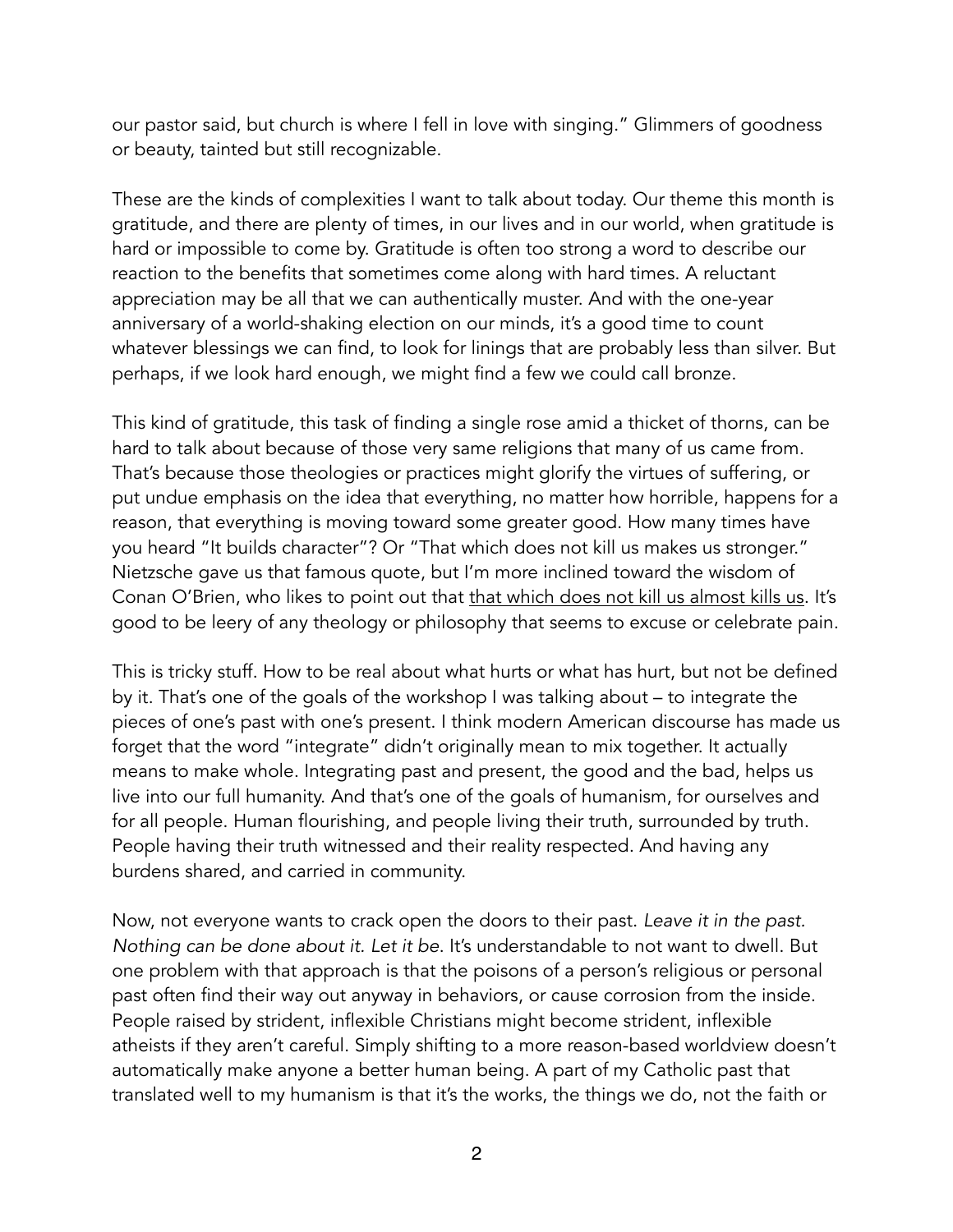the ideas that we hold, that count most. Our actions matter, if heaven will ever truly be in this place.

There's also the reality that, for those with a challenging past, carrying a secret or story can have a very high personal cost. In our country right now, we are seeing painful personal stories being brought into the open, at a dizzying rate, especially around [sexual harassment and assault. I share Rev. Kelli's appreciation for the words of](https://twitter.com/adriennemaree/status/751799298791211008?lang=en)  Adrienne Maree Brown: "Things are not getting worse, they are getting uncovered. We must hold each other tight and continue to pull back the veil."

Brown posted those words in the summer of 2016, a few days after the killings of Philando Castile and Alton Sterling, as tragic stories of African-Americans and militarized policing were coming more and more to the fore. Since then, things *have* gotten worse for some populations – immigrants, for example. But the underlying American values that are allowing these devastating situations are the same values that have existed for a very long time. The storyline of domination, of the powerful taking what and who they want, continues. It is both painful and beneficial that things are getting uncovered.

Examples have been everywhere in just the past several days, as we have heard more and more stories about the abuses that men have perpetrated on women and girls. Human beings who live in female bodies are not reliably safe in the presence of [comedians](http://www.slate.com/blogs/xx_factor/2017/11/10/louis_c_k_s_masturbation_statement_unnervingly_misunderstands_the_concept.html) or movie executives, or with their [coaches](https://www.nytimes.com/2017/11/09/opinion/diana-nyad-sexual-assault.html?_r=0) or [team doctors](http://www.cnn.com/2017/11/10/us/aly-raisman-abuse-usa-gymnastics/index.html), or at the Minnesota **State Capitol**, or basically anywhere.

Women across the country know the pain of keeping those poisonous stories inside, sometimes for decades, and they are showing the value and the tremendous risk in calling out the pervasive misogynistic rape culture we live in. And some of those risks can be traced back to the religious positions I was talking about earlier. Western civilization is based on a biblical origin story in which a sole woman is blamed for humanity's eternal downfall. And to this day, at least in our country, it remains a staggering challenge for women to be trusted.

We have a front-page example from just the past few days. A woman named Leigh Corfman [told the Washington Post](https://www.washingtonpost.com/investigations/woman-says-roy-moore-initiated-sexual-encounter-when-she-was-14-he-was-32/2017/11/09/1f495878-c293-11e7-afe9-4f60b5a6c4a0_story.html?tid=pm_pop&utm_term=.2521a114628c) that Roy Moore, currently a U.S. Senate candidate in Alabama, initiated sexual contact with her when she was 14 years old and he was 32. Moore has denounced her account of this sexual assault as fake news, and his defenders have questioned why Corfman would have waited so long to tell the story.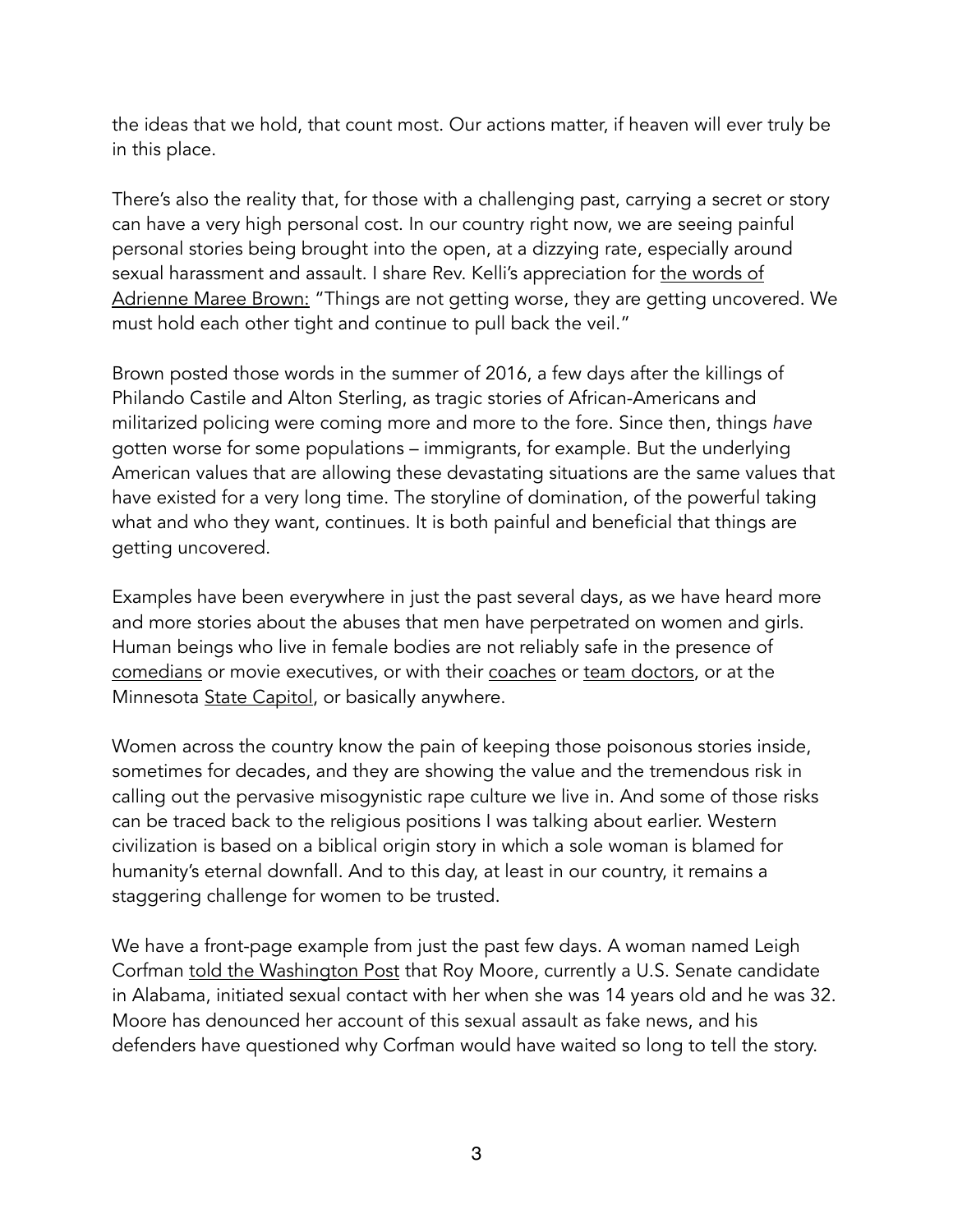Corfman, who is now 53, explained that she was concerned that her personal life might undermine her credibility – she has been divorced three times, had a suicide attempt in her teens, and has been through bankruptcy. But, those who study childhood sexual abuse know that its survivors often have difficulty in maintaining trust and personal [relationships, and suicidal ideation is not uncommon. If anything, Corfman's turbule](https://www.counseling.org/docs/disaster-and-trauma_sexual-abuse/long-term-effects-of-childhood-sexual-abuse.pdf)nt coming of age and adulthood bolster her case.

It's horrible stuff we're hearing about, but there is reason for gratitude. Gratitude to all these women who are coming forward, making the truth visible, opening the door for even more women (and some men) to stop carrying around secrets, and shining a light on this pervasive problem.

Would all these conversations be happening if we didn't have an admitted sexual predator as our president? It's difficult to say. His candidacy and his multiple accusers certainly put the topic in front of the public in a new and lasting way. Perhaps a female president would have created an environment for these first steps to happen. But we still can appreciate the ways this is all moving forward, out of the shadows.

The clearer bronze lining of the 2016 election is that the outcome held up a big, brutally honest mirror to the United States, about who we really are, a mirror that helped more people to see the real America, its unresolved past, and its deep and wrenching problems in the present. One of the many downsides is that white nationalists and other extremists have been emboldened; one of the flip sides is greater awareness and mobilization against a number of ugly and persistent poisons in American life. The constituencies that tend to embody life-giving values are united and working together in profound new ways.

Another bronze lining worth pointing out is that our first authoritarian president is not terribly competent at his job. A brilliant authoritarian would be much scarier; world history is full of examples of evil men who were very skilled at leading their nations through years or decades of atrocities. This could still happen here. But as devastating as some of the changes have been in the United States so far, we actually are getting a taste of authoritarianism without its full potential impact. I'm grateful that there's time for us to study up, work hard, and try to bring about a course correction.

To that end, Kelli and I took a special online class for Unitarian Universalist clergy last winter. The topic was strategic nonviolent resistance to authoritarianism. It was taught by [Dr. Sharon Welch](http://www.meadville.edu/bio.php?id=121), a great humanist, ethicist, and activist who's on the faculty at [Meadville Lombard](http://www.meadville.edu), the UU seminary in Chicago. I hadn't ever planned to study authoritarianism, and she may not have ever expected to need to offer such a class in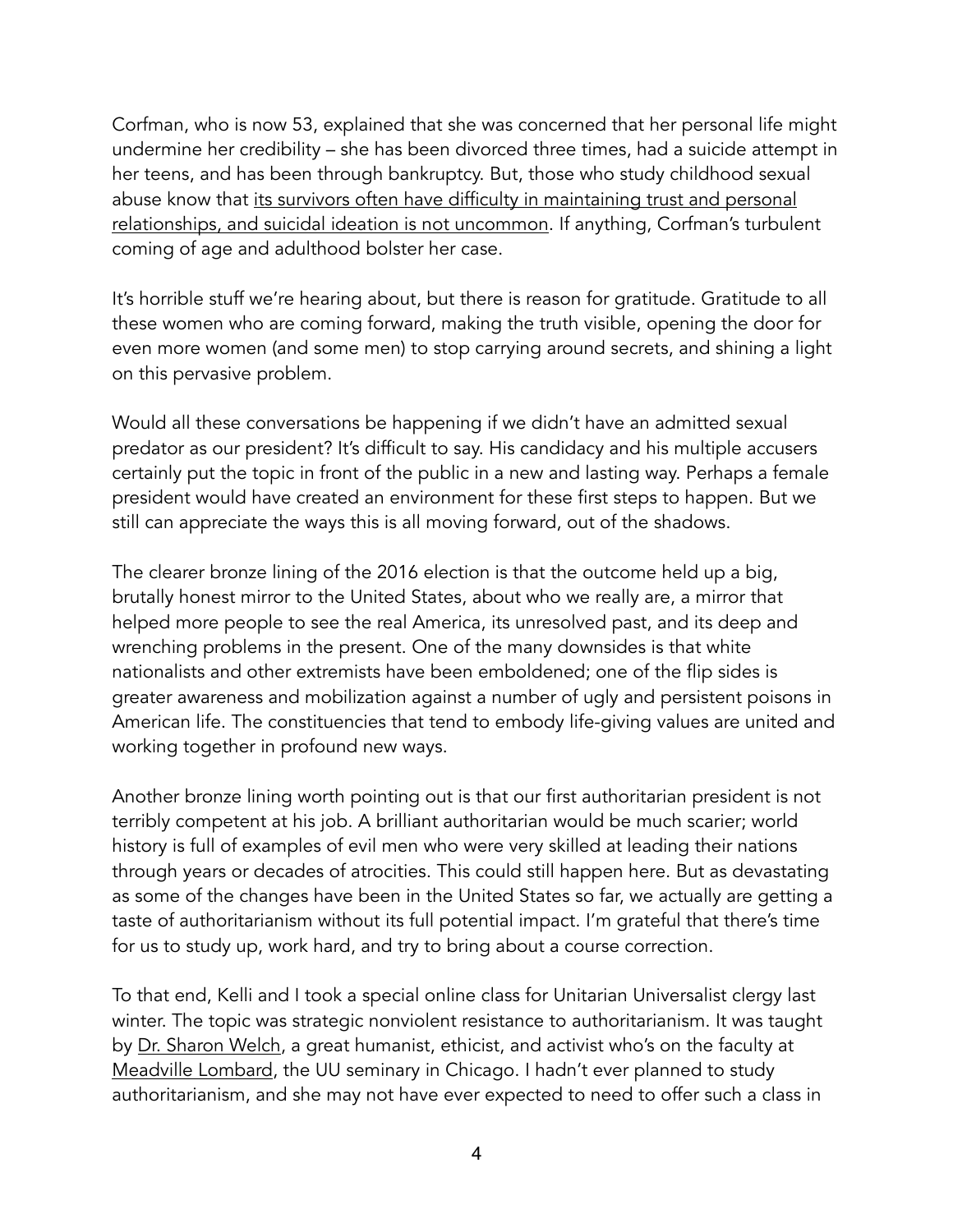America, but it was instructive in understanding how our country got into this situation. Researchers have known for a while that a significant and even dangerous portion of the American people have characteristics that make them more likely to embrace authoritarian leaders. Such people have a more fear-based outlook, a willingness to turn to a strongman for protection, and lots of us-vs-them thinking.

There's actually a simple test that can predict who is likely to favor authoritarianism; maybe you've heard about this. It was developed in the early 1990s by a professor [named Stanley Feldman. It's four short either/or questions about parenting. Parentin](https://www.vox.com/2016/3/1/11127424/trump-authoritarianism)g – not politics, because researchers discovered that authoritarianism is actually more related to personality than to political preferences. Here are the four questions (and please feel free to take this quiz right now in your head if you like):

Please tell me which one of the two choices you think is more important for a child:

- To have independence or to have respect for elders?
- To have obedience or self-reliance?
- To be considerate or to be well-behaved?
- To have curiosity or good manners?

These simple questions turned out to be remarkably good at predicting authoritarian tendencies, and they've been in use ever since. (Perhaps you could bring copies of this quiz to Thanksgiving dinner for your relatives.) The respondents who choose the more hierarchical, rule-oriented answers are more likely to be authoritarian. And because parenting perspectives are passed down in families for generations starting at birth, you can see why this kind of thinking might be challenging to dislodge, and might be immune to political arguments entirely. It's a primal way of knowing.

Religious tendencies also indicate who will have authoritarian tendencies. Peer[reviewed studies have found that while religiosity often goes hand-in-hand with](https://daily.jstor.org/what-links-religion-and-authoritarianism/) authoritarian thinking, it generally depends on the kind of religion. It's perhaps not surprising that researchers have found that authoritarianism is particularly strong for those who believe that there is only one "inerrant set of religious teachings" – in other words, fundamentalists. In the words of one study, right-wing authoritarianism "is positively associated with a religion that is conventional, unquestioned, and unreflective." Another study found that, on the other hand, those with more of a questioning, seeker attitude have characteristics that are antithetical to authoritarianism.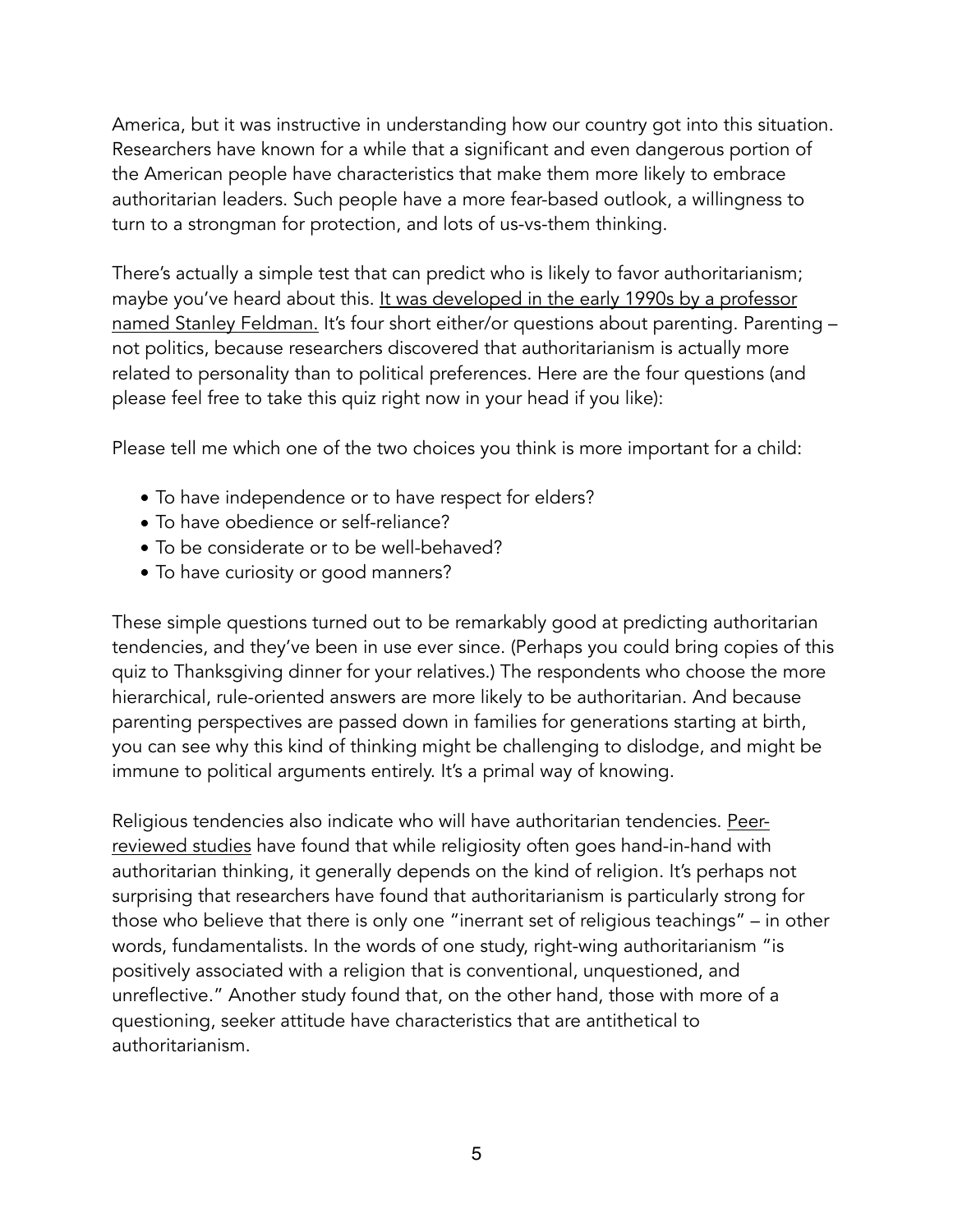I think we know which camp we fall into around here – not too much goes unquestioned. And we can feel good about that. But each of us, whether we come from a Catholic background or not, has to decide how much of our correct thinking to convert into works, into action, at this time in our national life. This past week actually turned out to be a less painful one-year anniversary than many of us were expecting, with candidates of diverse backgrounds breaking barriers as far away as Virginia and as close as Minneapolis, and with dog-whistle racism finding less success than usual at the polls. For people who believe in equity and the dismantling of white supremacy, there was a sense of gratitude, or at least momentary relief.

None of that happened without a tremendous amount of effort. And of course there's still a tremendous amount to do.

Internally, we each are challenged to keep learning about this reality we find ourselves in, and how we might serve this world where so much ugliness is being brightly illuminated. And we're challenged to live our truths, to be our whole selves, and to remain hopeful. ["Never succumb to the temptation of becoming bitter,"](https://swap.stanford.edu/20141218225620/http://mlk-kpp01.stanford.edu/primarydocuments/Vol6/5June1957TheMostDurablePower.pdf) Martin Luther King said, 60 years ago, living as an African-American in Alabama. If he could stay hopeful with all the situations he faced, maybe all of us can find our way to keep acting with hope, too.

There's also plenty to do here in our congregation, which has long served as a landing spot for those whose hearts and minds have led them away from the religion they were given and toward a more chosen theological outlook. Our role as a beacon and a harbor is as important as ever, and we are a launchpad and support system for much social justice work. Also important is our role as a place that provides wisdom and knowledge – those researchers I talked about earlier noted that education is the strongest moderating influence on the religion-authoritarianism relationship. There's a reason authoritarian leaders always want to cut funding for education.

And saving public education is just one of example of all the work going on right now in the public sphere. The to-do list is a mile long, from securing transgender rights to blocking deportations to tackling climate change. The good news – the silver lining of the present – is that there's a high level of motivation, energy, and organization around so many pressing issues. That's also something to be grateful for.

I want to close today with one final idea about gratitude. It's from Lena Gardner, a brilliant activist whom some of you know. Lena lives in Minneapolis and is the executive director of the national [Black Lives of Unitarian Universalism](http://www.blacklivesuu.com) movement. At this past June's UU General Assembly in New Orleans, Lena talked about her experiences